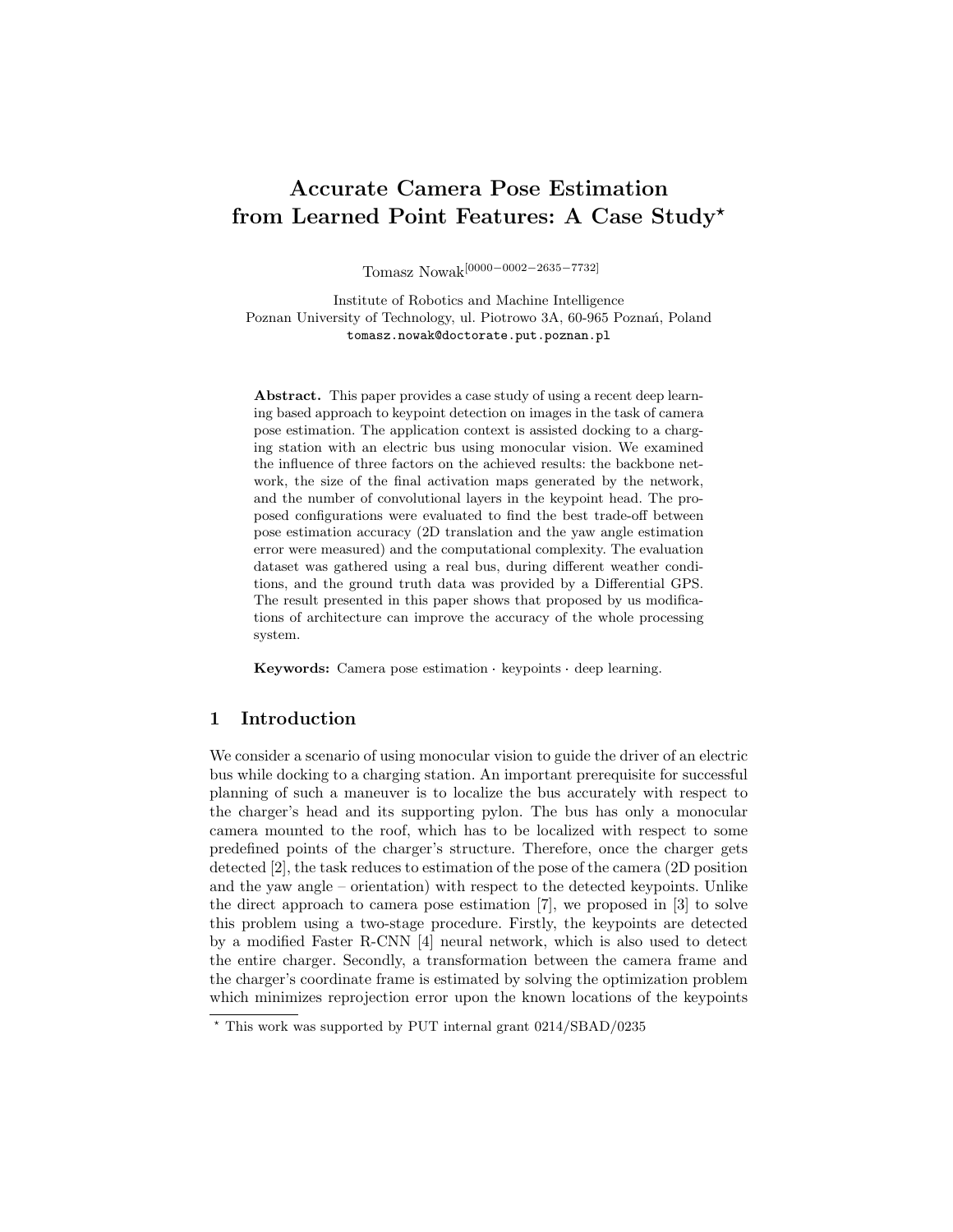T. Nowak 99

on the image, the real 3-D positions of those points obtained from a 3-D model of the charger, and the calibrated camera parameters [1].

This paper provides a case study of employing the recent deep neural architecture for keypoint detection: High Resolution Network (HRNet, [5]) for estimation of the keypoints in the considered task. HRNet was proposed mainly within the application context of human body pose estimation. We use this architecture in an entirely different application, where the accuracy of keypoints location is crucial. The aim of our study is to choose the HRNet configuration that yields the most accurate keypoints, maintaining also a reasonable computation complexity of the neural model.

# 2 Structure of the Proposed Solution

The aim of our deep learning model is to extract the keypoints selected on the charger's head and pylon. The selected points must be located in an appropriate way to provide good conditioning for the camera pose estimation problem. Hence, we selected four corners of the charger, which are harder to detect than the fiducials used in [3], but there is no need to modify the charger's appearance. The exact locations of the selected keypoints are shown in Fig.1A.

The neural network for the detection of keypoints consists of a backbone block that extracts feature maps from the image and the keypoint head which generates heatmaps from feature maps. The investigated HRNet architecture's backbone is designed to maintain a high-resolution representation of features through the whole network. Additionally, the unbiased data processing methods described in [6] were used to provide an accurate estimation of subpixel keypoints locations. The keypoint head in the default implementation has only one convolutional layer which outputs  $n$  heatmaps, where  $n$  is the number of points to be predicted. By adding a transposed convolutional layer with stride=2 (deconv) before the



Fig. 1. Keypoints used for pose estimation (A). Translation and rotation errors for HRNet32 and HRNet48 with different heatmap size configurations. The size of marker corresponds to the number of operations required to inference single image (B).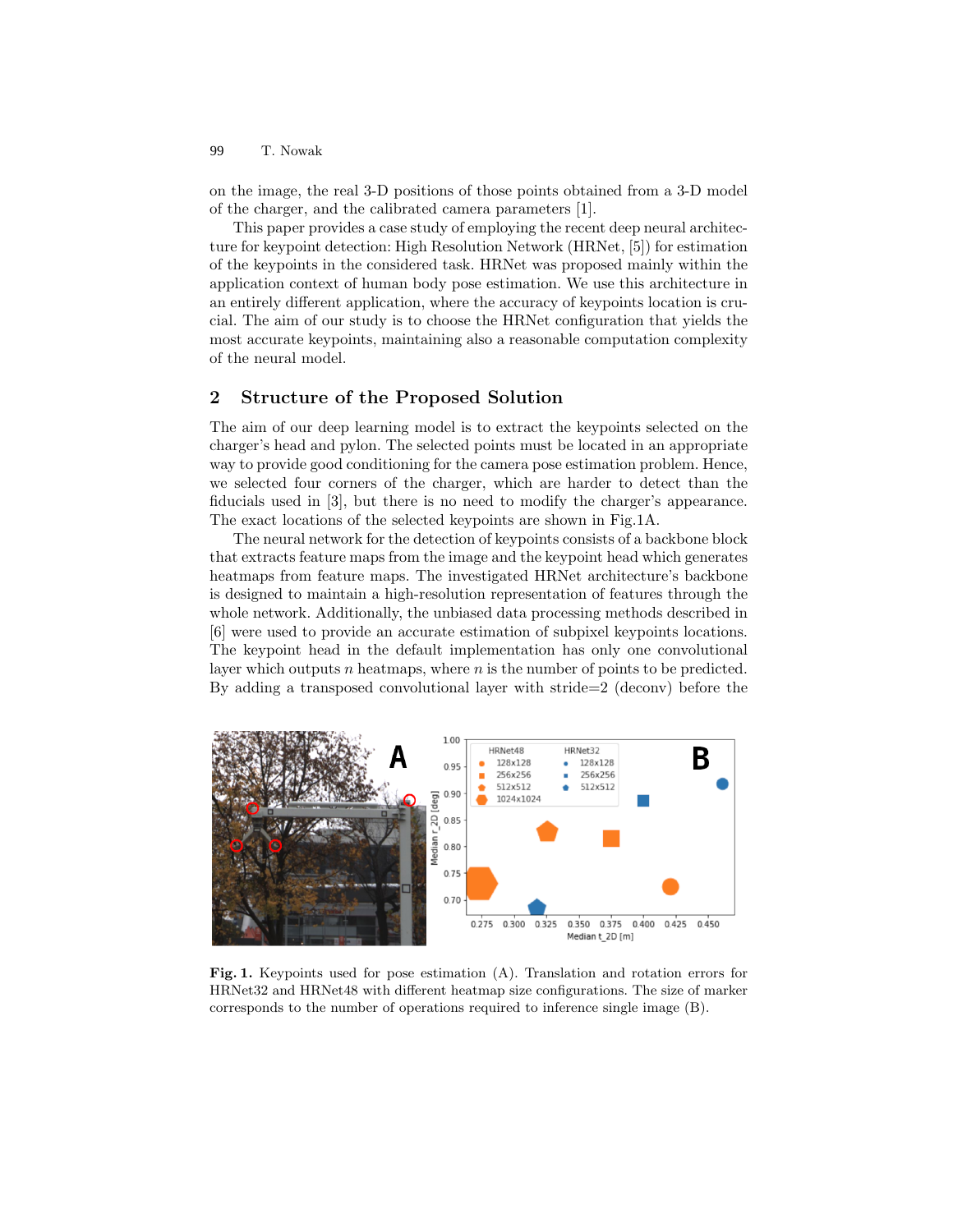

Fig. 2. Cumulative distribution functions of 2D translation error (A) and orientation error (B) for the evaluated architectures.

final convolutional layer it is possible to increase the resolution of the returned heatmap, which by default has four times smaller resolution than the input image. Extra convolutional layers followed by batch normalization and ReLU activation can be added between deconv layers and the final convolutional one to enhance the network's ability to accurately estimate the location of keypoints.

### 3 Experiments

The purpose of the presented experiments was to examine the influence of the neural network architecture on the 2-D pose estimation accuracy and the computational complexity. All experiments were performed off-line on a custom dataset recorded using a real electric bus and charger with the ground truth poses obtained using DGPS. The dataset consists of 81 sequences gathered over 5 days. The diversity of data was achieved by different maneuver starting points, different bus trajectories, and weather conditions. To consider the detection of a keypoint as accepted, the RMSE of the 3-D point projected on the image should be less than 10 pixels. We use three metrics to compare neural network architectures in the evaluation procedure: median of the 2-D translation error, the median of the yaw angle estimation, and the percentage of accepted detections. We selected three areas for the potential improvements in the HRNet model: the selection of an appropriate backbone network for the feature extraction, the size of the returned heatmaps, and the number of the convolutional layers in the keypoint heatmap head. For all experiments, the image input size was set to  $512\!\times\!512$  pixels.

### 3.1 Backbone

In the following experiments, three backbone networks from the family of the HRNet were evaluated: HRNet48, HRNet32, and LiteHRNet. For all configurations, the heatmap size was  $256\times256$  pixels and no extra convolutional layers were added to the keypoint head. The results show that using a bigger backbone head reduces both translation and rotation error. Moreover, it improves also the network's capability to identify all keypoints on the image (Tab. 1).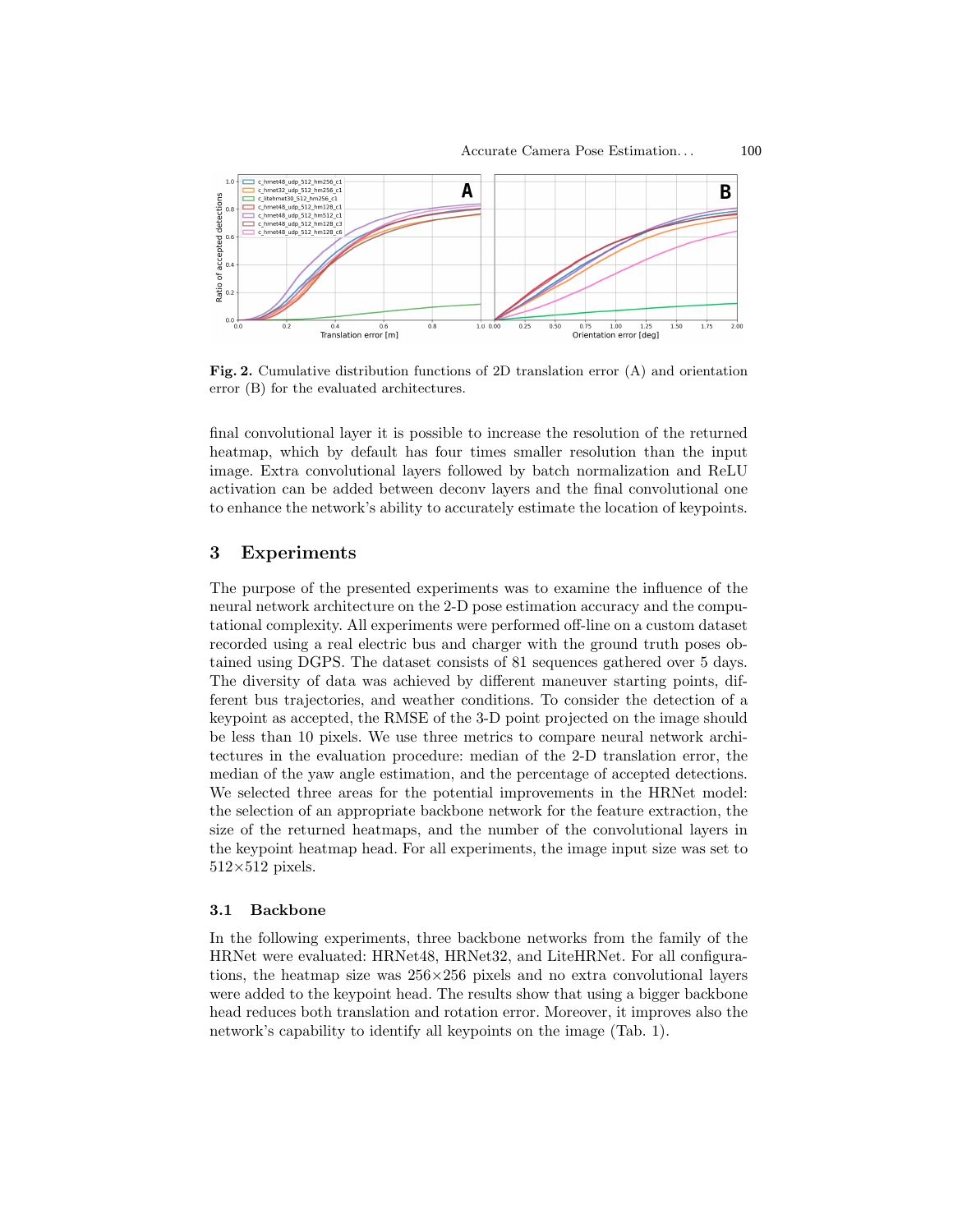#### T. Nowak 101

Table 1. Comparison of pose estimation errors and size of the network depending on the used backbone network, heatmap size and number of covolution layers in the head. HS means heatmap size and C depicts number of convolutional layers in the head

| Configuration             | ſМ    | [GFLOPs] | Parameters Operations Median t.2D Median r.2D<br> m | $\lvert \text{deg} \rvert$ | Percent of<br>accepted<br>detections |
|---------------------------|-------|----------|-----------------------------------------------------|----------------------------|--------------------------------------|
| HRNet48 HS256 C1          | 63.79 | 87.44    | 0.3751                                              | 0.8148                     | $0.944~\%$                           |
| HRNet32 HS256 C1          | 28.67 | 43.34    | 0.3998                                              | 0.8865                     | $0.926\%$                            |
| LiteHRNet $HS256$ C1 5.05 |       | 1.93     | 1.3306                                              | 2.3700                     | $0.284\%$                            |
| HRNet48 HS128 C1          | 63.60 | 84.10    | 0.4207                                              | 0.7242                     | $0.937\%$                            |
| HRNet48 HS256 C1          | 63.79 | 87.44    | 0.3751                                              | 0.8148                     | $0.944\%$                            |
| HRNet48 HS512 C1          | 64.84 | 156.56   | 0.3253                                              | 0.8279                     | $0.941\%$                            |
| HRNet48 HS128 C1          | 63.60 | 84.10    | 0.4207                                              | 0.7242                     | $0.937~\%$                           |
| HRNet48 HS128 C3          | 63.60 | 84.18    | 0.4095                                              | 0.7199                     | $0.937\%$                            |
| HRNet48 HS128 C6          | 63.61 | 84.31    | 0.4702                                              | 1.3081                     | $0.942\%$                            |

### 3.2 Heatmap Size

The second aspect which influences the pose estimation accuracy is the size of the output heatmaps. The default implementation of the keypoint detector based on HRNet returns heatmaps which are downsampled four times compared to the input image size, so using an image of  $512\times512$  pixels results in  $128\times128$ pixels heatmaps. The upsampling of the heatmaps is achieved using Transposed Convolutional layers. A single transposed convolutional layer increases the width and height of the heatmap twice. The compared configurations use HRNet48 as the backbone without extra convolutional layers in the head. The influence on the percentage of accepted detections is marginal, but increasing the heatmap size significantly reduces translation error. Further increasing the size of the heatmap significantly increases computational cost and makes the network prone to overfitting ( Fig. 1B and Tab. 1).

### 3.3 Keypoint Head Depth

For the comparison of the influence of the number of convolutional layers in the head, we used a network with HRNet48 as the backbone and  $128\times128$  pixels heatmaps. Increasing the number of convolutional layers to 3 improves the pose estimation accuracy with respect to both translation and rotation. However, a network with 6 layers performs worse than the smaller versions. This accuracy loss is attributed to the overfitting of the network (Fig. 2 and Tab. 1).

## 4 Conclusion

We demonstrated that it is possible to adopt the HRNet architecture to the task of keypoints detection for camera pose estimation, finally achieving better results than in [3], in spite of the lack of fiducials on the charger. In the considered application, the HRNet48 HS512 C1 configuration is the best choice as we do not have tight constraints on the computing resources while achieving the highest possible accuracy reduces the risk of failed maneuver. Further research will concern modifications to the loss function that should introduce geometric priors stemming from the known pattern of keypoints.